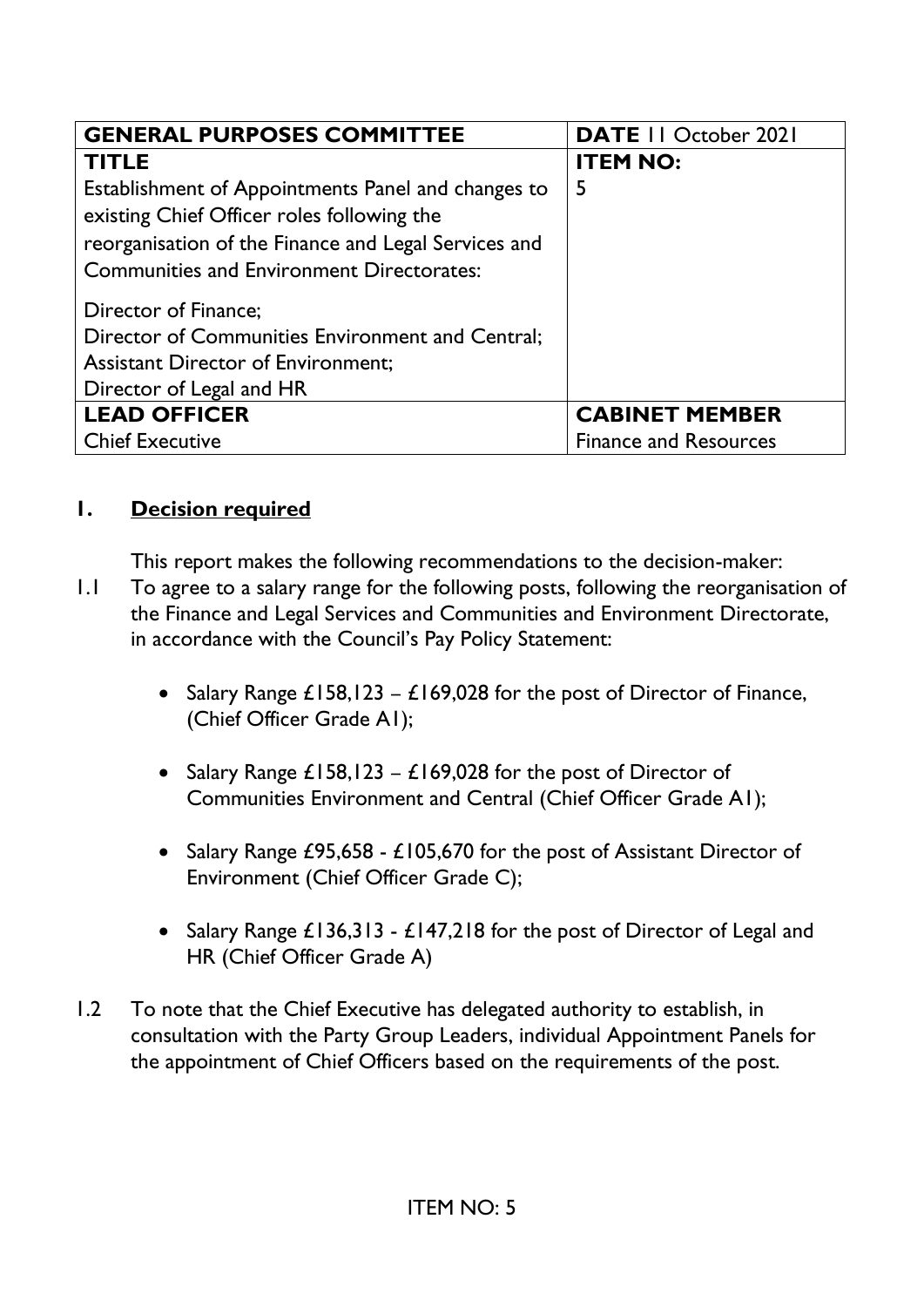# **2. Links to the Royal Greenwich Strategy**

- 2.1 These appointments will support the Council's objectives in a number of areas and relates to the following high-level objectives contained within the Royal Greenwich Strategy:
	- a healthier Greenwich
	- a safer Greenwich
	- a great place to grow up
	- delivering homes through economic growth
	- a cleaner, greener Greenwich
	- economic prosperity for all
	- a great place to be
	- a strong, vibrant and well-run borough.

# **3. Introduction and Background**

- 3.1 Following a re-organisation of the Finance and Legal Services and Communities and Environment Directorates, in accordance with the Council's Organisational Change policy, changes have been made effecting three Chief Officer posts and creating one new Chief Officer post.
- 3.2 **Director job title name change** Following the transfer of 2 major services in this re-organisation and to better reflect the core functionality of the Directorate, the Communities and Environment Directorate will become Communities Environment and Central and the Director named as the Director of Communities Environment and Central.
- 3.3 **Director post grade change** transfer of functions from the current Directorate of Community and Environment into Finance and Legal Services has resulted in the Director of Finance job description being re-evaluated at chief officer grade A1.
- 3.4 **Creation of Post** Assistant Director of Environment the deletion of one of the two Directors roles within the Directorate means that there will need to be an additional Assistant Director available to lead and deliver the services in the Environmental portfolio.
- 3.5 **Director job title name change -** transfer of HR function from the current Directorate of Community and Environment into Finance and Legal Services has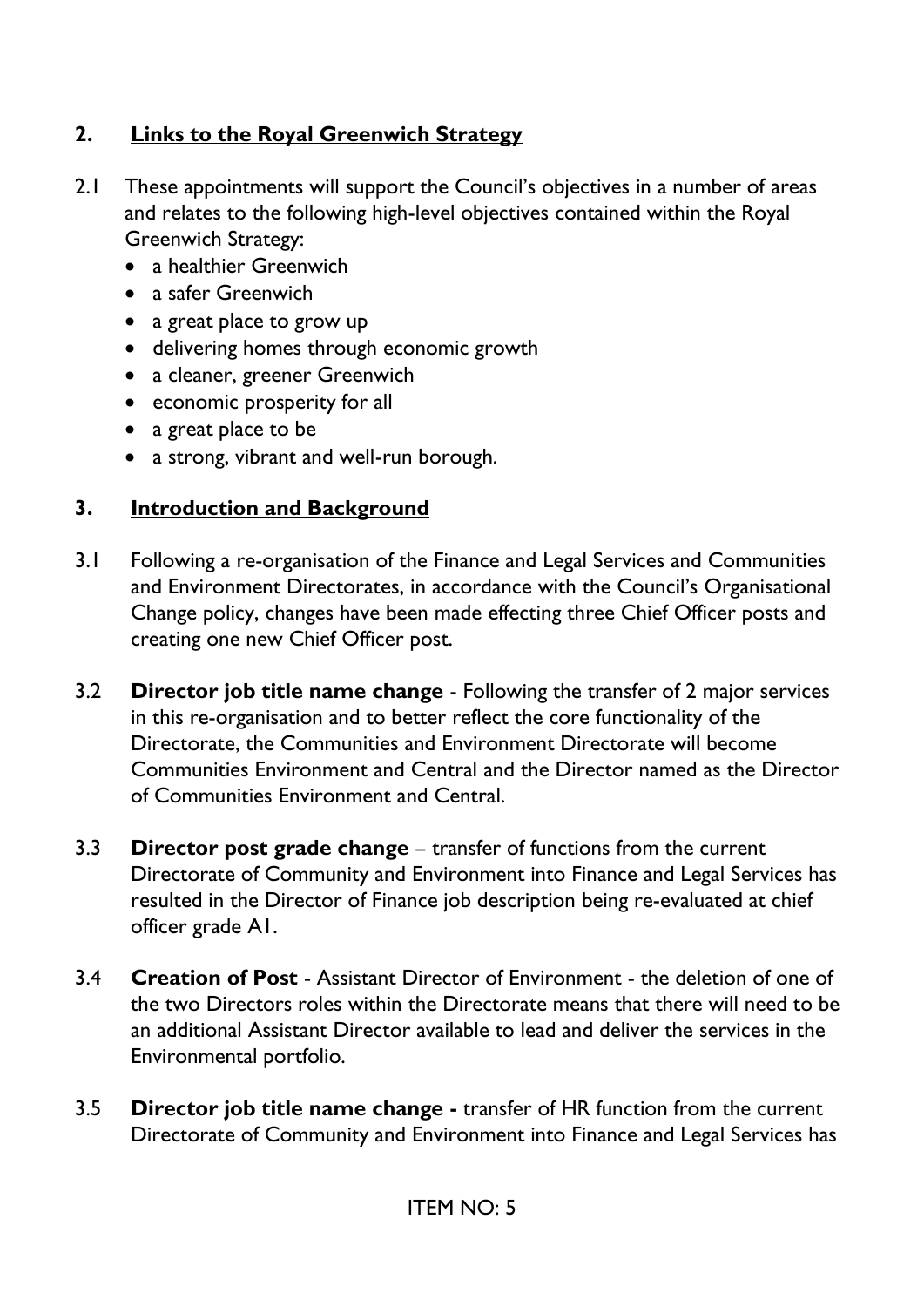resulted in the Director of Legal job description being updated and the post title renamed to Director of Legal and HR.

#### **4. Chief Officer appointment process**

- 4.1 The Chief Officer appointment process is detailed in the Officer Appointments Procedures in Part 4 section H in the Council's Constitution, and is set out below.
- 4.2 The Director of Finance post is occupied and will not require recruitment.
- 4.3 The Director of Communities Environment and Central post will be filled via assimilation in compliance in with the Council's Organisational Change policy.
- 4.4 The newly created Assistant Director of Environment post will be vacant and will be recruited in accordance with the Chief Officer appointment process.
- 4.5 The Director of Legal and HR is occupied and will not require recruitment.
- 4.6 Section 38 (1) of the Localism Act 2011 requires local authorities to produce a pay policy statement for each financial year which must set out the authority's policies for the financial year relating to:
	- (a) the remuneration of its chief officers,
	- (b) the remuneration of its lowest-paid employees, and
	- (c) the relationship between (i) the remuneration of its chief officers, and
	- (ii) the remuneration of its employees who are not chief officers.
- 4.7 The Statement must include the Authority's policies relating to:
	- (a) the level and elements of remuneration for each chief officer,
		- (b) remuneration of chief officers on recruitment,
		- (c) increases and additions to remuneration for each chief officer,
		- (d) the use of performance-related pay for chief officers,
		- (e) the use of bonuses for chief officers,

(f) the approach to the payment of chief officers on their ceasing to hold office under or to be employed by the authority, and

(g) the publication of and access to information relating to remuneration of chief officers.

4.8 The Pay Policy Statement for 2020/21 was approved by full Council on 31 March 2021. All decisions on pay and reward for chief officers must comply with the current Pay Policy Statement and section 42 of the Localism Act states that they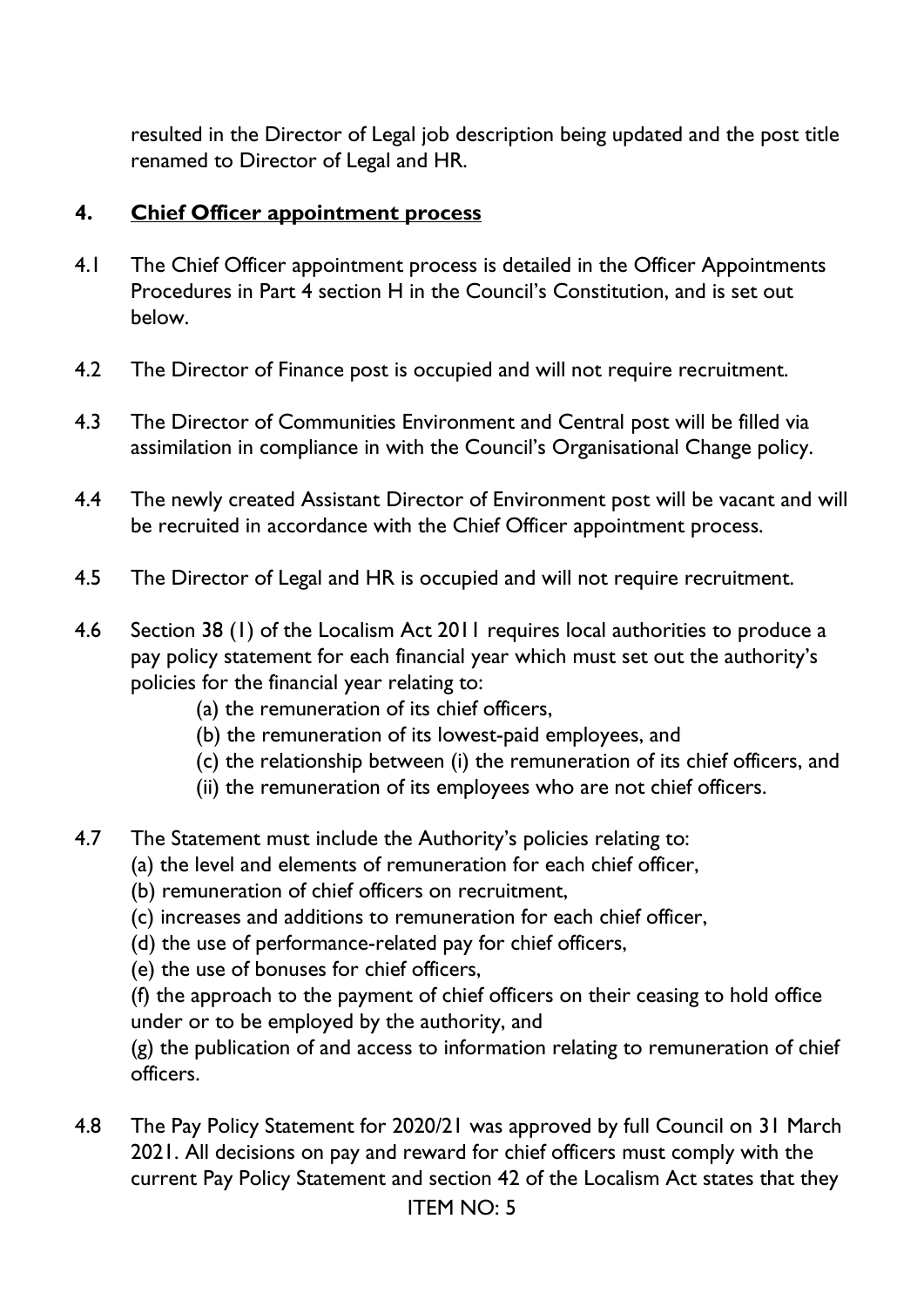cannot be the responsibility of an executive of the authority under executive arrangements.

- 4.9 Section 40 of the Localism Act includes provision for the Secretary of State to issue guidance on the content and application of pay policy statements. Councils must have regard to this guidance in the exercise of their functions under the pay policy provisions. Initial Guidance under section 40 has been published and this was supplemented by further Guidance in February 2013. The Guidance is statutory guidance, and although it is not law, it is not mere advice, and the Council must consider it carefully and have cogent reasons if it wishes to depart from it. Failure to do so may result in any decision being challenged.
- 4.10 The Guidance advises that full Council should be given the opportunity to vote before salaries or severance payments of £100,000 or more are agreed. However, as section 41 says that in making a decision which relates to the remuneration of or other terms and conditions applying to a chief officer, the Council must comply with its pay policy statement for the financial year, Full Council has concluded that, having careful regard to the Guidance, a sensible approach is as set out below, bearing in mind that in making any decision, General Purposes Committee must by law comply with the pay policy statement set by Full Council.
- 4.11 Full Council has therefore agreed that:
	- Full Council agrees the overall pay banding for the Council's Chief Officer structure which includes all posts with a remuneration of £100,000 or over and also agrees specific severance packages which exceed the limit of £95,000 set out in the Small Business, Enterprise and Employment Act 2015 (not including permitted contractual obligations) and authorises any application to MHCLG and/or the Treasury to waive the provisions.
	- General Purposes Committee agrees the salary level for a post with a remuneration of £100,000 or over in relation to a specific appointment.
- 4.12 Chief Officers are on a single point salary with scope to be placed on 2 further points in exceptional circumstances. The criteria for further points are: • the scale of the agenda/programme/projects being undertaken in addition to the management of a directorate, including the size and scope and impact of their achievement

• the delivery of significant service improvements in the areas managed measured by performance indicators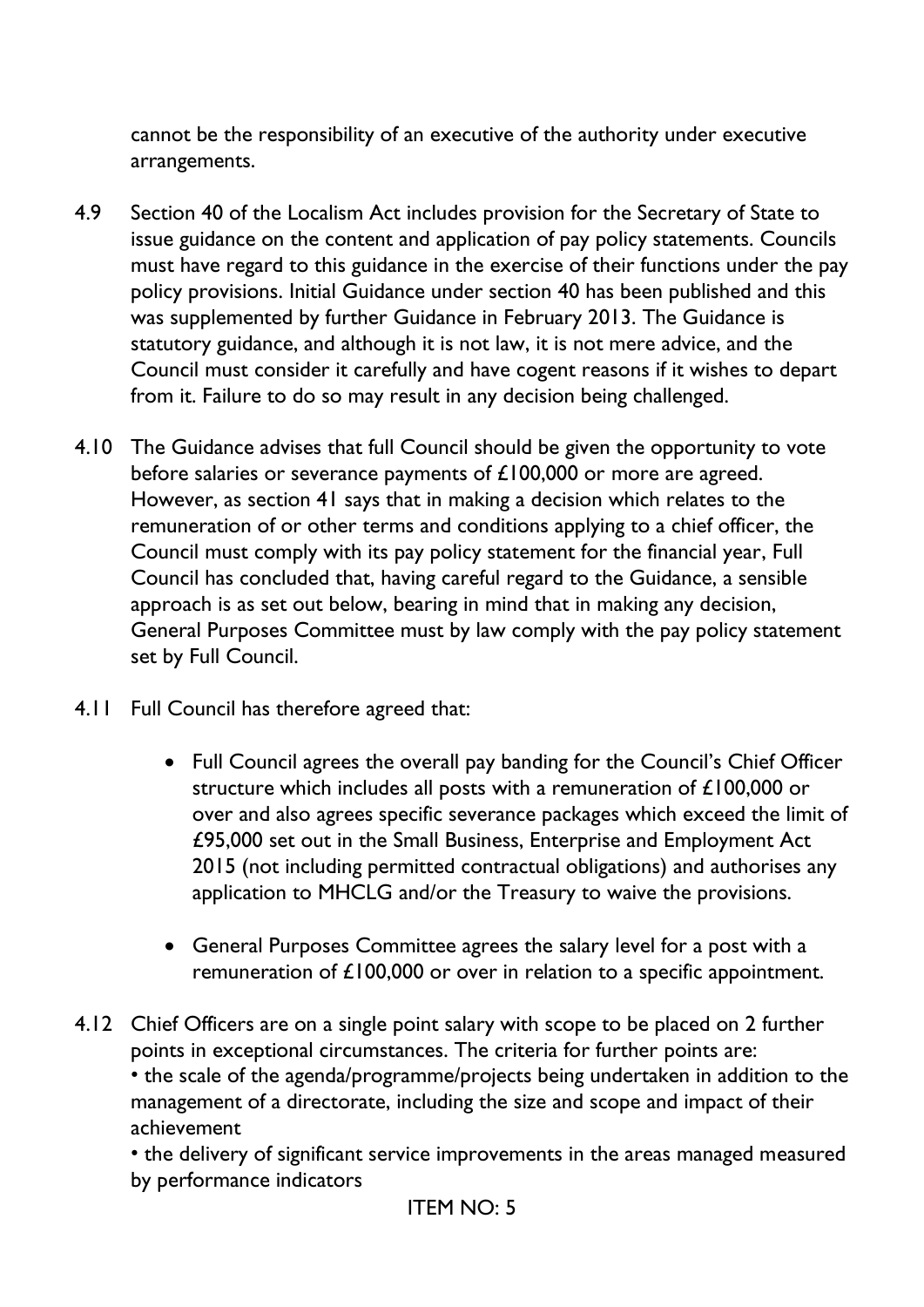• the contribution to and impact on the organisation as a whole in terms of service development and improvement

- under exceptional circumstances to provide a retention package 4.13 The terms of reference of this committee include agreeing the salary level for posts with a remuneration of £100,000 or over in relation to a specific appointment. Committee is therefore asked to agree the salary for:
	- the post of Director of Finance at Chief Officer Grade A1;
	- the post of Director of Communities Environment and Central at Chief Officer Grade A1;
	- the post of Assistant Director of Environment at Chief Officer Grade C. The intention is to appoint at the bottom of grade but discretion is sought to appoint up to top of grade if necessary to secure a suitable appointment;
	- The post of Director of Legal and HR at Chief Officer Grade A.

#### **5. Appointment Process**

- 5.1 The Officer Employment Procedures authorise the Chief Executive to establish, in consultation with the Party Group Leaders, individual Appointments Panels based on the requirements of the post; and appoint, in consultation with the Leader and Party Whips, Members to the Appointment Panel.
- 5.2 The Appointment Panel will undertake all stages in respect of the appointment of Chief Officers and Deputy Chief Officers in accordance with the Council's Officer Employment Procedures.
- 5.3 Consultation with Cabinet will take place before any final offer of appointment is made.

#### **6. Available Options**

- 6.1 To take no action leaving the reorganisation of the Finance and Legal Services and Communities and Environment Directorates unable to progress.
- 6.2 To agree the salary range for each post as set out in part 1 of this report.

#### **7. Preferred Option**

7.1 To agree the salary range for each post as set out in part 1 of this report.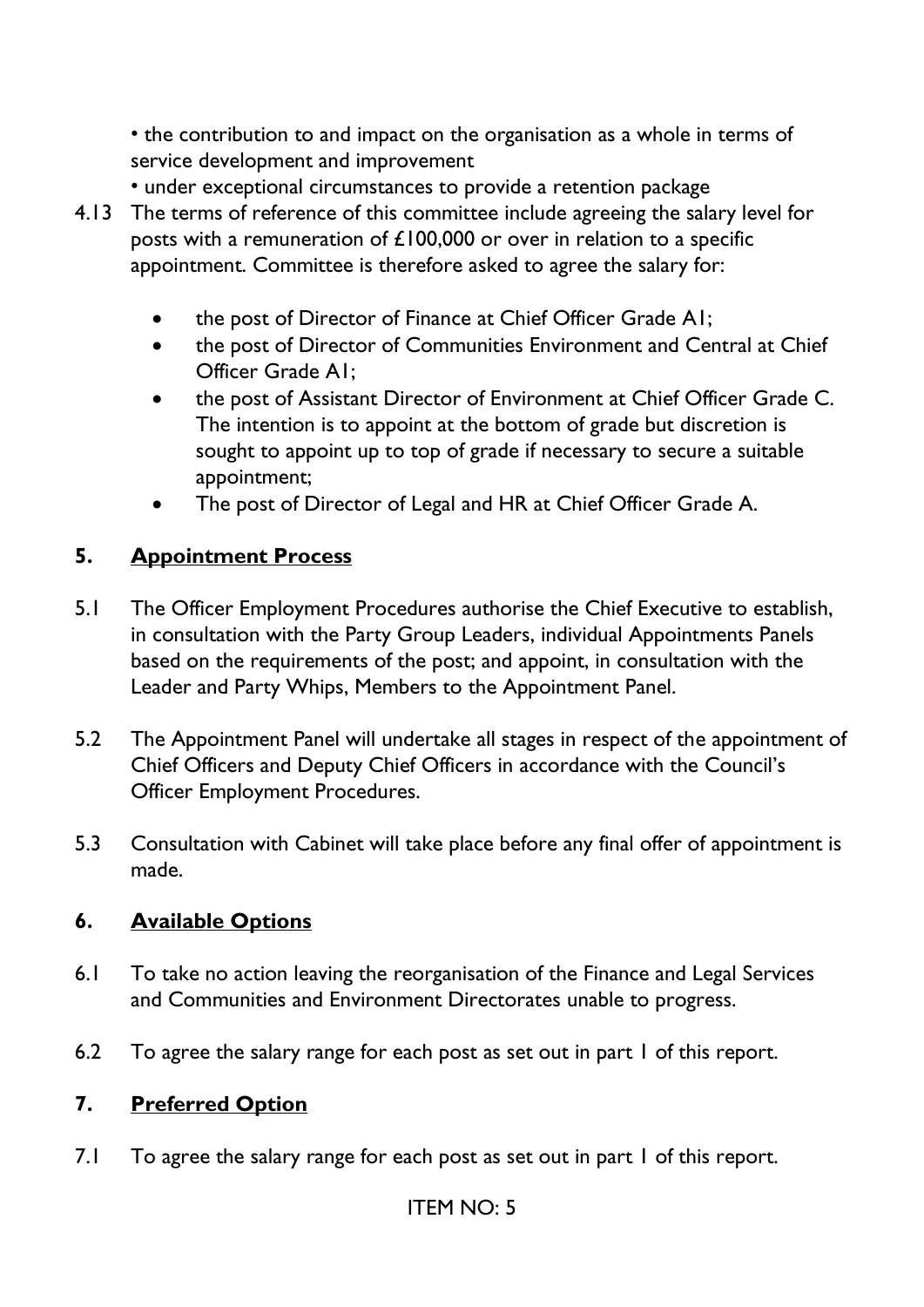### **8. Reasons for Recommendation**

8.1 To allow the re-organisation to be completed, allowing the Directors within the Greenwich Management Team to better meet the challenges facing the organisation and ensuring the council has the required, appropriately qualified leadership team to fulfil its objectives.

#### **9. Consultation**

 The necessary consultation has been carried out with those affected by the proposals and the Unions in accordance with the Councils Reorganisation procedure.

# **10. Cross Cutting Issues and Implications**

| <b>Issue</b>                                                                | <b>Implications</b>                                                                                                                                                                                                           | <b>Sign-off</b>                                                                                          |
|-----------------------------------------------------------------------------|-------------------------------------------------------------------------------------------------------------------------------------------------------------------------------------------------------------------------------|----------------------------------------------------------------------------------------------------------|
| <b>Legal including</b><br>Human Right<br>Act                                | The legal and Constitutional<br>requirements relating to the<br>appointments are set out<br>in the report. There are no<br>further legal implications arising<br>from the recommendations.                                    | Azuka Onuorah<br><b>Head of Legal Services</b><br>I <sup>st</sup> October 2021                           |
| <b>Finance and</b><br>resources<br>including<br>procurement<br>implications | The costs associated with the<br>proposed salary range changes<br>will be contained within current<br>approved budget and there are<br>therefore no additional financial<br>implications arising from the<br>recommendations. | <b>Michael Bate</b><br><b>Assistant Director of</b><br>Corporate Finance<br>I <sup>st</sup> October 2021 |
| <b>Equalities</b>                                                           | Recruitment will be undertaken<br>in line with the RBG Chief<br>Officer Recruitment procedure.                                                                                                                                | Sarah Thompson<br>Agency and<br><b>Recruitment Manager</b><br>24/9/2021                                  |
| <b>Climate</b><br>change                                                    | There are no changes to service<br>or practise arising in<br>consequence of the decision<br>required for the purposes of this<br>report, and therefore there are<br>no implications.                                          | <b>Steph Mills</b><br>Head of Human<br><b>Resources</b><br>I <sup>st</sup> October 2021                  |